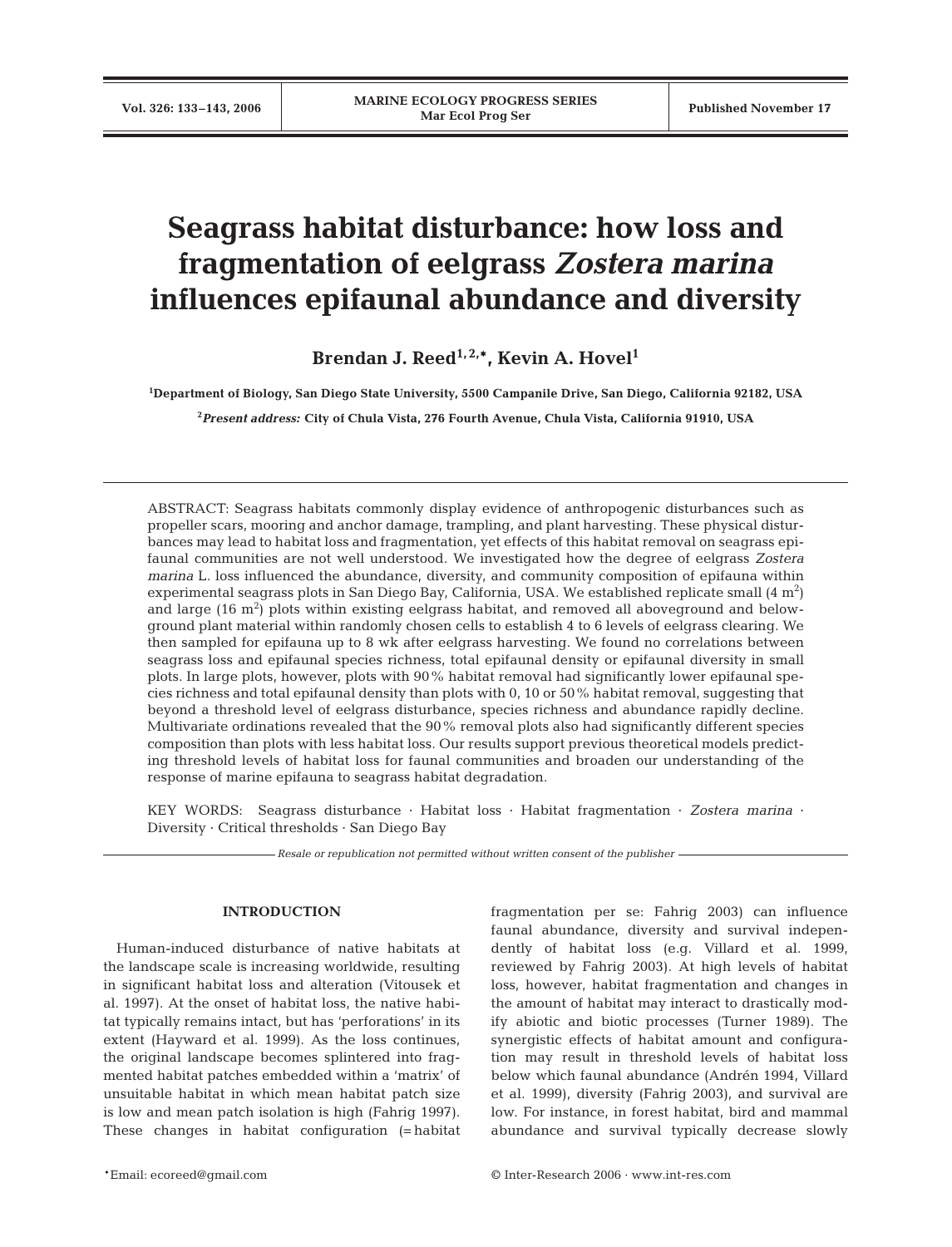until 70 to 80% of the habitat has been lost, and decrease rapidly thereafter (Andrén 1994).

Although habitat loss and fragmentation and their effects on fauna have been studied primarily in terrestrial ecosystems, patterns of habitat disturbance are also observed in marine environments such as seagrass meadows. Eelgrass *Zostera marina*, one of ca. 50 seagrass species worldwide, forms subtidal beds in shallow, temperate marine waters (Fonseca et al. 1998, Hemminga & Duarte 2000). Designated by many federal and state agencies as a critical nursery habitat, eelgrass provides essential refuge and foraging grounds for a variety of ecologically and commercially important macrofaunal species (Peterson 1986, Pile et al. 1996, Allen et al. 2002). In addition, the density and diversity of invertebrates and fishes are usually greater in eelgrass meadows than in nearby unvegetated areas (reviewed by Orth et al. 1984).

Seagrass beds are naturally disturbed and fragmented into a variety of patch sizes and shapes by waves, currents and bioturbation. In addition, anthropogenic disturbance in seagrass beds can result from coastal development projects, propeller scarring, anchor usage, vessel groundings, fishing practices, trampling, and plant harvesting (Sargent et al. 1995, Fonseca et al. 1998, Eckrich & Holmquist 2000). These disturbances can vary in spatial scale, but typically result in the removal of above- and belowground seagrass biomass and changes in seagrass cover and configuration. Seagrass landscape changes can influence predator– prey dynamics (Irlandi 1994, Irlandi et al. 1995, Hovel & Lipcius 2001, Hovel 2003), faunal growth rates (Irlandi 1996, Bologna & Heck 1999, Irlandi et al. 1999, Reusch & Williams 1999), and species diversity and abundance (Turner et al. 1999). The effects of seagrass loss and fragmentation on fauna are typically inferred from sampling and experimentation in fragmented vs. continuous seagrass landscapes, or in small vs. large seagrass patches. Few studies on faunal responses to seagrass habitat loss and fragmentation have manipulatively fragmented naturally occurring seagrass beds (Eckrich & Holmquist 2000), although this approach has been implemented in both prairie (Diffendorfer et al. 1995, Parker & MacNally 2002) and forest (Laurance et al. 1998) landscapes. In addition to allowing stronger inferences to be made regarding the effects of habitat loss and fragmentation on fauna (McGarigal & Cushman 2002), experimental removal of habitat incorporates a physical component inherent in most disturbance events (Turner 1989).

In the present study we determined whether the intensity of seagrass disturbance (i.e. habitat loss), and the spatial scale over which it occurs, influence epifaunal density, diversity, and community composition in the eelgrass habitat of San Diego Bay, California. We experimentally removed eelgrass from replicate plots of 2 sizes that approximate the scale at which seagrass is commonly fragmented by e.g. anchor damage, bioturbation and harvesting activities (small-scale plots: Townsend & Fonseca 1998, Creed & Amado Filho 1999, Rasheed 1999, authors' pers. obs.) and by e.g. propellers, vessel groundings and mooring gear (largescale plots: Walker et al. 1989, Bell et al. 2002, Uhrin & Holmquist 2003). Plots were sampled for epifaunal density and diversity up to 8 wk after initial treatment application to ensure that species were responding to the resulting habitat coverage and configuration and had not just been removed from the plots by the initial disturbance event (i.e. seagrass removal). Based on the results of studies conducted in terrestrial landscapes (e.g. Andrén 1994, Villard et al. 1999), we predicted that effects of habitat loss on epifaunal communities would not be evident until relatively high levels of loss were encountered.

## **MATERIALS AND METHODS**

**Study site.** Our study was conducted in eelgrass *Zostera marina* L. meadows in the central and southern region of San Diego Bay, California, USA (Fig. 1). Salinity in the bay ranges from ca. 32 to 38 psu, and water temperatures range annually from 13 to 24°C. Eelgrass dominates the shallow subtidal and intertidal areas of the bay, although patches of *Ruppia maritima* (widgeongrass) are also present in some intertidal areas. Water depths at our study sites varied between 0.5 and 3 m below mean lower low water (MLLW).



Fig. 1. Locations of small-scale (SS) and large-scale (LS) seagrass *Zostera marina* scarring experiments in San Diego Bay, California, USA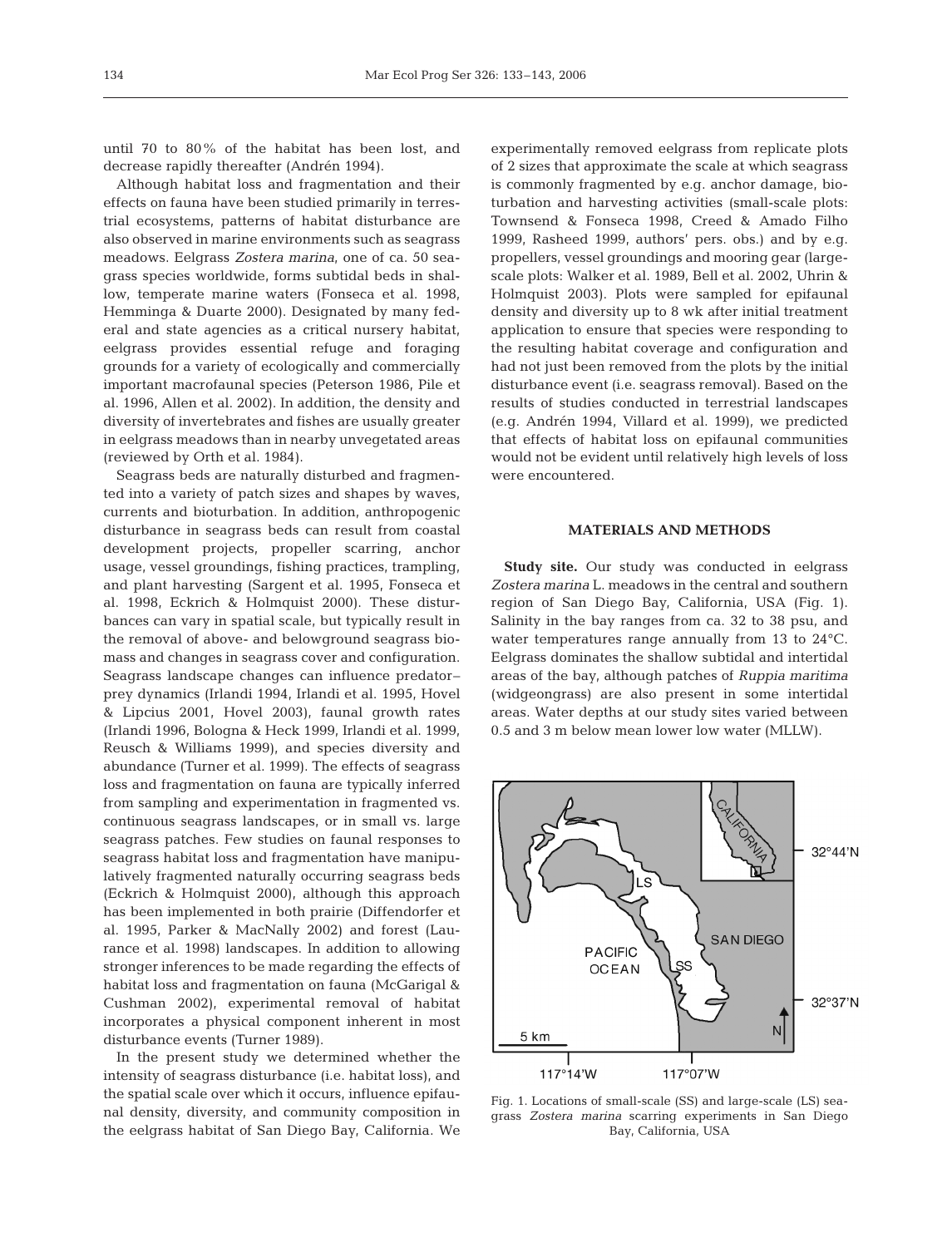**Experimental design.** We performed 2 separate experiments to assess how the degree of seagrass disturbance influences epifaunal density, diversity, and community composition. In both experiments we fragmented the existing eelgrass habitat by removing clumps of eelgrass habitat ('scarring' of eelgrass), but varied the spatial scale (resolution and areal extent) of the experimental plots between the 2 experiments. The small-scale scarring experiment examined how eelgrass loss and fragmentation influenced epifauna in  $4 \text{ m}^2$  areas, and the large-scale scarring experiment how eelgrass loss and fragmentation influenced epifauna in  $16 \text{ m}^2$  areas.

To establish the small-scale scarring experiment, on 12 November 2003 we established four 45 m transects parallel to the shoreline within a continuous eelgrass meadow at depths of ca. 3 m. Six  $2 \times 2$  m plots were delineated along each transect by inserting rebar stakes into the sediment at plot corners; plots were no less than 5 m apart. The plots were then randomly assigned 1 of 6 scarring levels: 0, 10, 30, 50, 70, and 90% eelgrass removal (Fig. 2). To ensure that initial eelgrass habitat structure did not differ among treatments before eelgrass removal, we visually divided each plot into 100, 0.04  $m<sup>2</sup>$  cells with the aid of a gridded PVC quadrat and scored each cell for the presence or absence of eelgrass. We also counted the number of shoots in 8 randomly chosen cells in each plot. All plots began with eelgrass coverage of at least 97%, and treatment groups did not differ in initial shoot densities  $(1\text{-way ANOVA: } F_{5,18} = 0.97; \text{ p} = 0.46).$ 

30% 50% 10% 2 m 2 m 0% (control)

Experiment 1: Small-scale 'scarring'

Fig. 2. *Zostera marina*. Small-scale (4 m<sup>2</sup> plots) scarring levels showing percent habitat removed. Treatment levels for the large-scale scarring exriment (16  $\text{m}^2$  plots) were 0, 10, 50, and 90% habitat removal

70% 90%

On 19 November 2003, divers scarred plots by manually removing all eelgrass shoot and rhizome material from randomly chosen cells. The plots were then sampled for epifaunal density and diversity 3 and 8 wk after eelgrass clearing. On each sampling date, habitat cover in each plot was measured as described above to evaluate seagrass recovery. To sample epifauna, a  $0.25$  m<sup>2</sup> throw-trap was deployed in a random section of each plot. The circular throw-trap was composed of a steel ring attached to a 1.6 mm mesh skirt. Once the throw-trap was positioned, a diver used an airpowered suction sampler to remove epifauna from the trap area for no less than 1 min. (This technique was 96% efficient at capturing epifauna associated with both the plant tissue and the soft substrate  $\leq 2$  cm depth) in pilot experiments.) Samples were transported to the laboratory and placed in a freezer. Thawed samples were sorted to enumerate epifauna identified to the lowest possible taxonomic level.

To establish our large-scale scarring experiment, on 16 July 2004 we again created four 45 m transects in an extensive eelgrass meadow in San Diego Bay (Fig. 1). On each transect, 4 plots measuring  $4 \times 4$  m were marked and randomly assigned to 1 of 4 scarring treatments: 0, 10, 50, and 90% eelgrass removal (Fig. 2). Only 4 scarring treatments were used in the large-scale experiment because of the labor-intensive nature of creating treatments at this scale. The plots were divided into 64 0.25  $m^2$  cells, and each cell was visually examined to categorize coverage as bare (0 to 10 shoots) or vegetated (>10 shoots). Complete shoot

> counts were also made for 8 haphazardly chosen cells per plot. Each plot had at least 98% eelgrass coverage, and treatment groups did not differ in shoot densities prior to harvesting (1-way ANOVA:  $F_{3,12} = 0.243$ ; p = 0.86).

> On 19 and 26 July 2004 (predisturbance survey dates), eelgrass coverage in all plots was again visually assessed, and all plots were sampled for epifauna using a throw-trap and suction sampler. Pre-disturbance sampling was performed twice to determine whether similarities or differences among plots were consistent. We took 3 composite samples from random sections of each plot on each date, and no sections were sampled more than once during the entire experiment. On 9 August 2004, divers removed eelgrass from the plots by hand to create the scarring treatments. We then resampled all plots for epifauna and for eelgrass coverage 4 and 8 wk after scarring (post-disturbance survey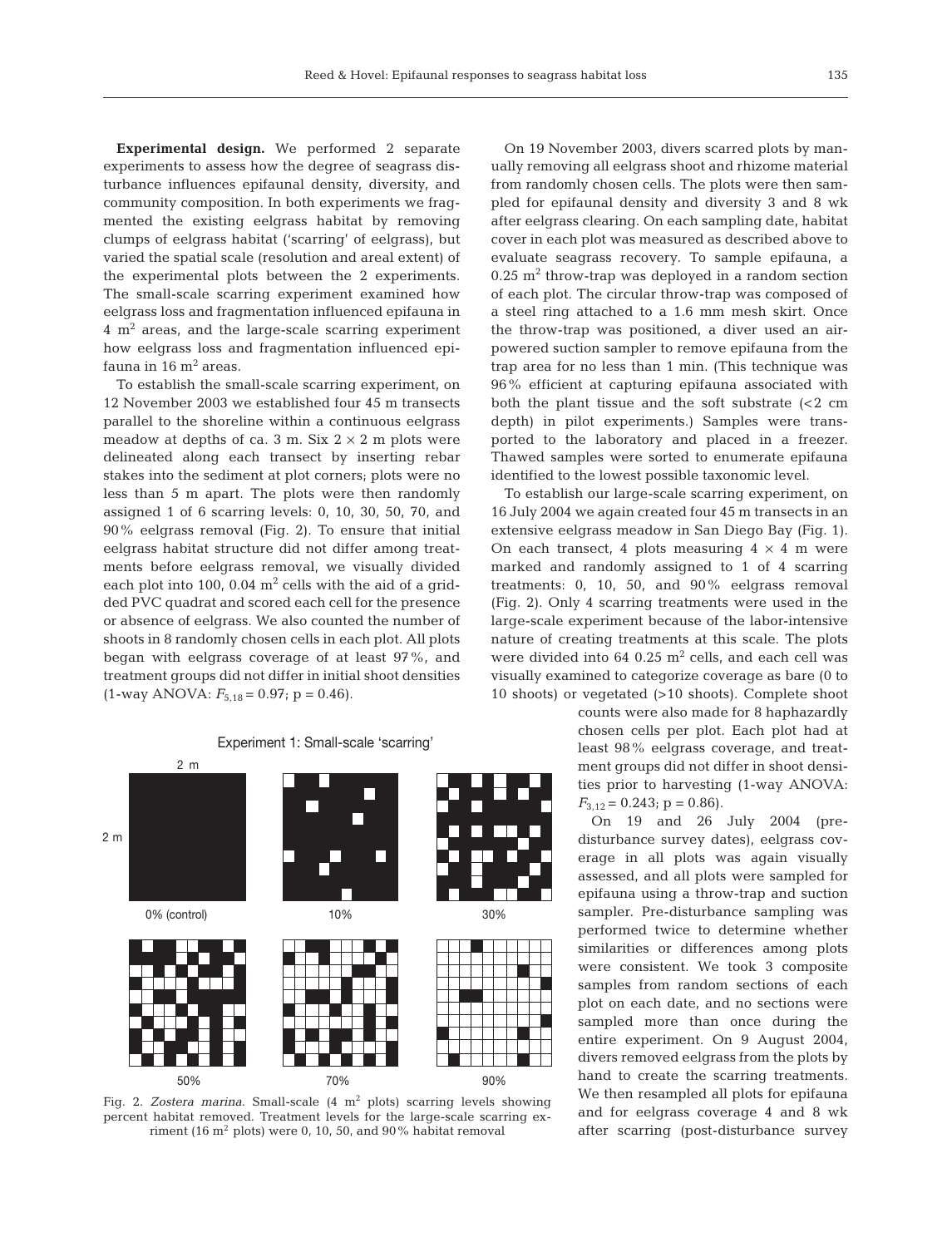dates) and processed samples as described above for the small-scale scarring experiment.

**Data analysis.** For the small-scale scarring experiment, we originally intended using separate 1-way ANOVAs to correlate treatment levels with epifaunal responses. However, because the rate of seagrass regrowth was not consistent across plots, there was overlap in amounts of habitat cover between treatment levels by the first sampling date. Therefore, we used separate linear regressions to test how total epifaunal species richness, total epifaunal density, and Simpson's index of diversity  $(D_s)$  varied with the proportional cover of eelgrass within plots. Similar to the Shannon index,  $D_s$  takes into account both the number of species and their relative abundance, but is based on the biologically-relevant probability of species encounters, with larger values indicating higher probability of 2 randomly chosen individuals belonging to different species (Hurlbert 1971). We conducted separate analyses for each post-disturbance sampling date to avoid pseudoreplication (Hurlbert 1984). The assumptions of randomly distributed residuals and linearity were checked visually with standardized residual plots.

For the large-scale scarring experiment, we first ran a multivariate analysis of variance (MANOVA) to test for differences in overall faunal community characteristics among the 4 levels of eelgrass removal. A separate MANOVA was used for each sampling date. We then used separate 1-way ANOVAs for each sampling date to test if total epifaunal species richness, total epifaunal density, and epifaunal diversity differed among levels of eelgrass removal. Prior to performing all tests, we visually evaluated probability plots to test that data were normally distributed and used Cochran's *C*-test to test for heterogeneity of variances (Underwood 1997). Data were transformed where necessary to meet the assumptions of the statistical procedures.

For both the small-scale and large-scale experiments, epifaunal community composition was evaluated on each sampling date using multivariate statistical techniques included in the PRIMER software package (Clarke 1993). Following square-root transformation of species abundance data, Bray-Curtis similarity values between all samples were calculated and illustrated using non-metric multidimensional scaling (MDS) ordination techniques, which map samples in 2-dimensional space so that samples similar in species composition are close together, while dissimilar samples are farther apart (Clarke & Warwick 1994). All MDS ordinations had stress levels <0.2. We tested whether community composition varied among levels of habitat loss using a 1-way analysis of similarity (ANOSIM). If differences in community composition were evident, we used similarity percentage tests (SIMPER) to determine which species were driving these epifaunal community changes (Clarke & Warwick 1994).

## **RESULTS**

#### **Small-scale eelgrass scarring**

We found 27 invertebrate and 1 fish species (the arrow goby *Clevelandia ios*) in suction samples for our small-scale scarring experiment (Table 1), with 874 and 884 individuals collected in Weeks 3 and 8, respectively; 3 species accounted for over half of the epifaunal abundance in this experiment: the bivalves *Macoma* spp. (28%) and *Musculista senhousia* (17%) and the shrimp *Hippolyte californica* (11%).

Eelgrass coverage 3 wk after habitat removal ranged from 12 to 100%, but there were no linear or non-linear correlations between percent eelgrass cover and species richness, total epifaunal density, or  $D_s$  (Table 2, Fig. 3). Eelgrass cover ranged from 17 to 97% 8 wk after removal , but again we found no significant linear or non-linear correlations between habitat cover and species richness, total epifaunal density or  $D_s$  (Table 2, Fig. 3).

Species assemblages in plots did not change in response to small-scale eelgrass scarring (Fig. 4). MDS ordinations resulted in tight clustering of all samples regardless of the amount of remaining habitat cover in the plots. ANOSIM tests supported this lack of differentiation on both Week 3 ( $p = 0.313$ ) and Week 8 ( $p =$ 0.962) sampling dates.

## **Large-scale eelgrass scarring**

We found 37 invertebrate species and 6 fish species in suction samples for our large-scale scarring experiment (Table 1), with 7246 individuals collected before eelgrass removal, and 2699 and 3545 individuals collected 4 and 8 wk after removal, respectively. The shrimp *Hippolyte californica* comprised 27% of the total abundance in this experiment, followed by the isopod *Paracerceis sculpta* (19%), the bivalve *Musculista senhousia* (18%), and the gastropod *Nassarius tegula* (11%). After eelgrass removal, differences in habitat cover between treatment levels persisted throughout the experiment (Table 3).

The MANOVA on the combined faunal community characteristics indicated that there was no difference among plots before eelgrass disturbance (Wilks' lambda: 19 July:  $F_{9,24} = 0.783$ , p = 0.634; 26 July:  $F_{9,24} =$ 0.806,  $p = 0.615$ , but the 90% removal treatment differed from the 0, 10, and 50% removal treatments both 4 wk  $(F_{9,24} = 5.865, p < 0.001)$  and 8 wk  $(F_{9,24} = 3.332,$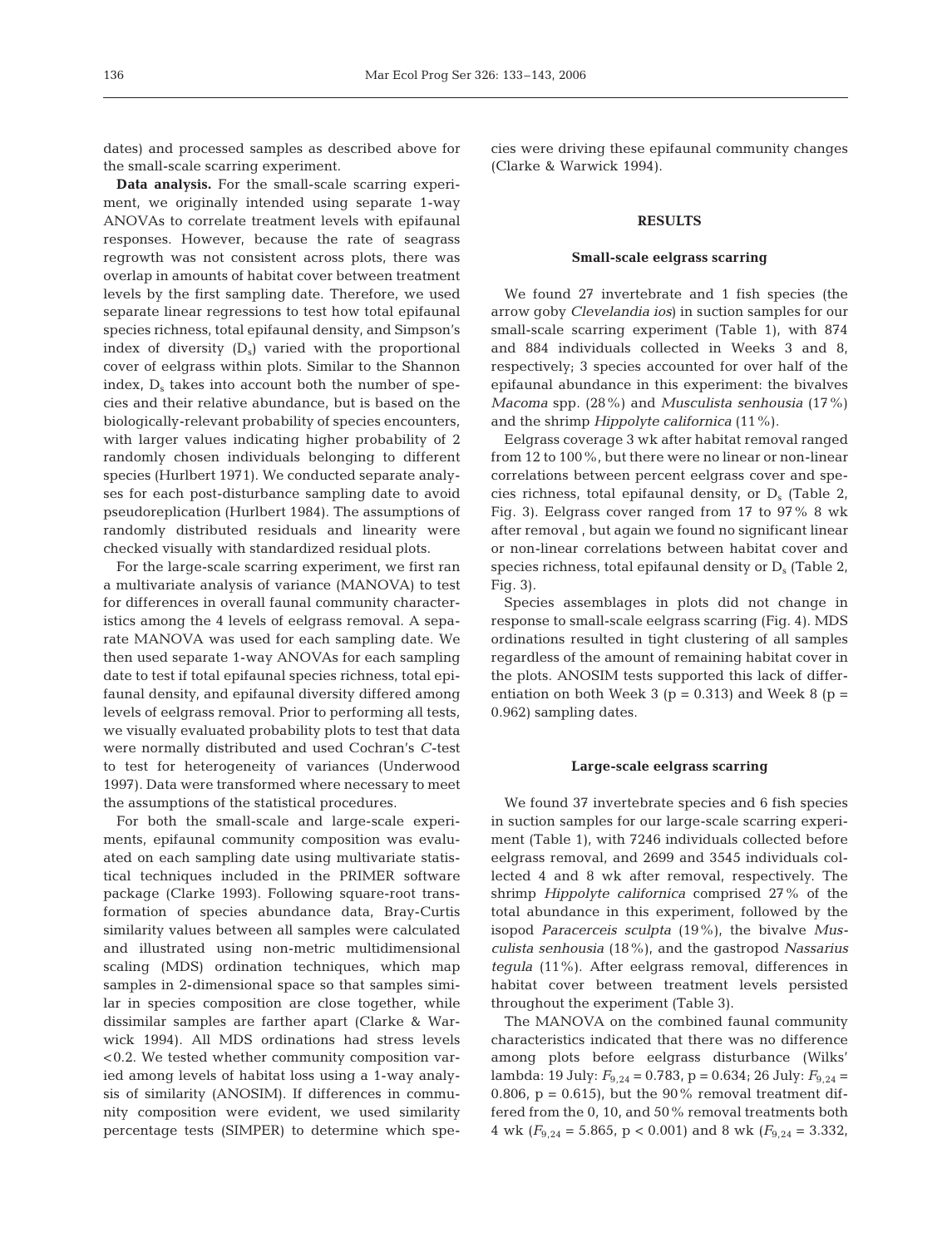| ۹<br>I<br>×<br>$\sim$ |  |
|-----------------------|--|
|                       |  |

| Species                   | Small-scale experiment<br>Abundance | $\%$ | Large-scale experiment<br>Abundance<br>$\%$ |       | Total abundance | $%$ of total |
|---------------------------|-------------------------------------|------|---------------------------------------------|-------|-----------------|--------------|
| Hippolyte californica     | 192                                 | 10.9 | 3592                                        | 26.6  | 3784            | 24.82        |
| Musculista senhousia      | 291                                 | 16.6 | 2445                                        | 18.1  | 2736            | 17.94        |
| Paracerceis sculpta       | 86                                  | 4.9  | 2516                                        | 18.7  | 2602            | 17.06        |
| Nassarius tequla          | 104                                 | 5.9  | 1505                                        | 11.2  | 1609            | 10.55        |
| Lyonsia californica       | 130                                 | 7.4  | 809                                         | 6.0   | 939             | 6.16         |
| Macoma spp.               | 485                                 | 27.6 | 294                                         | 2.2   | 779             | 5.11         |
| Nassarius perpinquis      | $\mathbf{0}$                        | 0.0  | 454                                         | 3.4   | 454             | 2.98         |
| Gammaridea spp.           | 138                                 | 7.8  | 250                                         | 1.9   | 388             | 2.54         |
| Notoacmea depicta         | 16                                  | 0.9  | 238                                         | 1.8   | 254             | 1.67         |
| Serolis carinata          | 32                                  | 1.8  | 221                                         | 1.6   | 253             | 1.66         |
| Bulla gouldiana           | $\boldsymbol{2}$                    | 0.1  | 211                                         | 1.6   | 213             | 1.40         |
| Laevicardium substratum   | $\mathbf{0}$                        | 0.0  | 202                                         | 1.5   | 202             | 1.32         |
| Clevelandia ios           | 28                                  | 1.6  | 173                                         | 1.3   | 201             | 1.32         |
| Mitrella carnita          | $\overline{2}$                      | 0.1  | 188                                         | 1.4   | 190             | 1.25         |
| Tellina spp.              | 103                                 | 5.9  | 10                                          | 0.1   | 113             | 0.74         |
| Ophiuoidea                | 93                                  | 5.3  | 16                                          | 0.1   | 109             | 0.71         |
| Lophopanopeus bellus      | 5                                   | 0.3  | 69                                          | 0.5   | 74              | 0.49         |
| Acteocina inculta         | $\mathbf{0}$                        | 0.0  | 65                                          | 0.5   | 65              | 0.43         |
| Alpheus californiensis    | 14                                  | 0.8  | 40                                          | 0.3   | 54              | 0.35         |
| Crucibulum spinosum       | $\mathbf{1}$                        | 0.1  | 25                                          | 0.2   | 26              | 0.17         |
| Pyromaia tuberculata      | $\mathbf{1}$                        | 0.1  | 23                                          | 0.2   | 24              | 0.16         |
| Pandalus spp.             | $\overline{0}$                      | 0.0  | 22                                          | 0.2   | 22              | 0.14         |
| Chione undatella          | 3                                   | 0.2  | 18                                          | 0.1   | 21              | 0.14         |
| Paranthura elegans        | 3                                   | 0.2  | 17                                          | 0.1   | 20              | 0.13         |
| Syngnathus leptorhynchus  | $\overline{0}$                      | 0.0  | 18                                          | 0.1   | 18              | 0.12         |
| Navanax inermis           | $\Omega$                            | 0.0  | 12                                          | 0.1   | 12              | 0.08         |
| Heterostichus rostratus   | $\overline{0}$                      | 0.0  | 11                                          | 0.1   | 11              | 0.07         |
| Solen rosaceus            | 6                                   | 0.3  | $\overline{4}$                              | < 0.1 | 10              | 0.07         |
| Styela truncata           | 10                                  | 0.6  | $\theta$                                    | 0.0   | 10              | 0.07         |
| Heptacarpus spp.          | 5                                   | 0.3  | 3                                           | < 0.1 | 8               | 0.05         |
| Syngnathus arctus         | $\overline{0}$                      | 0.0  | 8                                           | 0.1   | 8               | 0.05         |
| Crepidula norrisiarum     | $\overline{0}$                      | 0.0  | 7                                           | 0.1   | 7               | 0.05         |
| Aequipecten aequisulcatus | $\overline{0}$                      | 0.0  | 5                                           | < 0.1 | 5               | 0.03         |
| Ostrea lurida             | $\overline{0}$                      | 0.0  | $\overline{4}$                              | < 0.1 | $\overline{4}$  | 0.03         |
| Crangon spp.              | 3                                   | 0.2  | $\overline{0}$                              | 0.0   | 3               | 0.02         |
| Hemigrapsus oregonensis   | $\Omega$                            | 0.0  | 3                                           | < 0.1 | 3               | 0.02         |
| Hypsoblennius gentilis    | $\overline{0}$                      | 0.0  | 3                                           | < 0.1 | 3               | 0.02         |
| Caprella spp.             | $\overline{2}$                      | 0.1  | $\overline{0}$                              | 0.0   | $\overline{2}$  | 0.01         |
| <i>Pagurus</i> spp.       | $\overline{0}$                      | 0.0  | $\overline{2}$                              | < 0.1 | $\overline{2}$  | 0.01         |
| Epitonium tinctum         | $\overline{0}$                      | 0.0  | $\mathbf{1}$                                | < 0.1 | $\mathbf{1}$    | 0.01         |
| Mactra californica        | $\overline{0}$                      | 0.0  | $\mathbf{1}$                                | < 0.1 | $\mathbf{1}$    | 0.01         |
| Naushonia macqinitiei     | $\mathbf{1}$                        | 0.1  | $\overline{0}$                              | 0.0   | $\mathbf{1}$    | 0.01         |
| Octopus bimaculatus       | $\overline{0}$                      | 0.0  | $\mathbf{1}$                                | < 0.1 | $\mathbf{1}$    | 0.01         |
| Portunus xantusii         | $\overline{0}$                      | 0.0  | $\mathbf{1}$                                | < 0.1 | $\mathbf{1}$    | 0.01         |
| Pugettia gragilus         | $\mathbf{1}$                        | 0.1  | $\overline{0}$                              | 0.0   | $\mathbf{1}$    | 0.01         |
| Paraclinnus integripinnis | $\overline{0}$                      | 0.0  | $1\,$                                       | < 0.1 | $\mathbf{1}$    | 0.01         |
| Tegelus californianus     | $\mathbf{1}$                        | 0.1  | $\overline{0}$                              | 0.0   | $\mathbf{1}$    | 0.01         |
| Terebra danai             | $\overline{0}$                      | 0.0  | $\mathbf{1}$                                | < 0.1 | $\mathbf{1}$    | 0.01         |
| Urolophus halleri         | $\mathbf{0}$                        | 0.0  | $\mathbf{1}$                                | < 0.1 | $\mathbf{1}$    | 0.01         |
| Total abundance           | 1758                                |      | 13490                                       |       | 15248           |              |
|                           |                                     |      |                                             |       |                 |              |

Table 1. Epifaunal species' densities in the small-scale and large-scale scarring experiments in *Zostera marina* beds

p = 0.009) after disturbance. For the univariate ANOVAs, species richness did not differ among treatments before eelgrass disturbance, but plots with 90% eelgrass removal had significantly lower species richness than plots with 0, 10, and 50% habitat removal 4 and 8 wk after the initial disturbance (Fig. 5, Table 4). Plots with 90% eelgrass removal had approximately half the number of species of plots in all other treatments. Although not significant, there was a trend for 10% removal plots to have higher numbers of species than 0 and 50% plots 4 and 8 wk after harvesting.

Similar to species richness, mean total epifaunal density did not differ among treatments before eelgrass disturbance, but plots with 90% eelgrass removal had significantly lower mean total epifaunal density than did plots with 0, 10, and 50% eelgrass removal 4 and 8 wk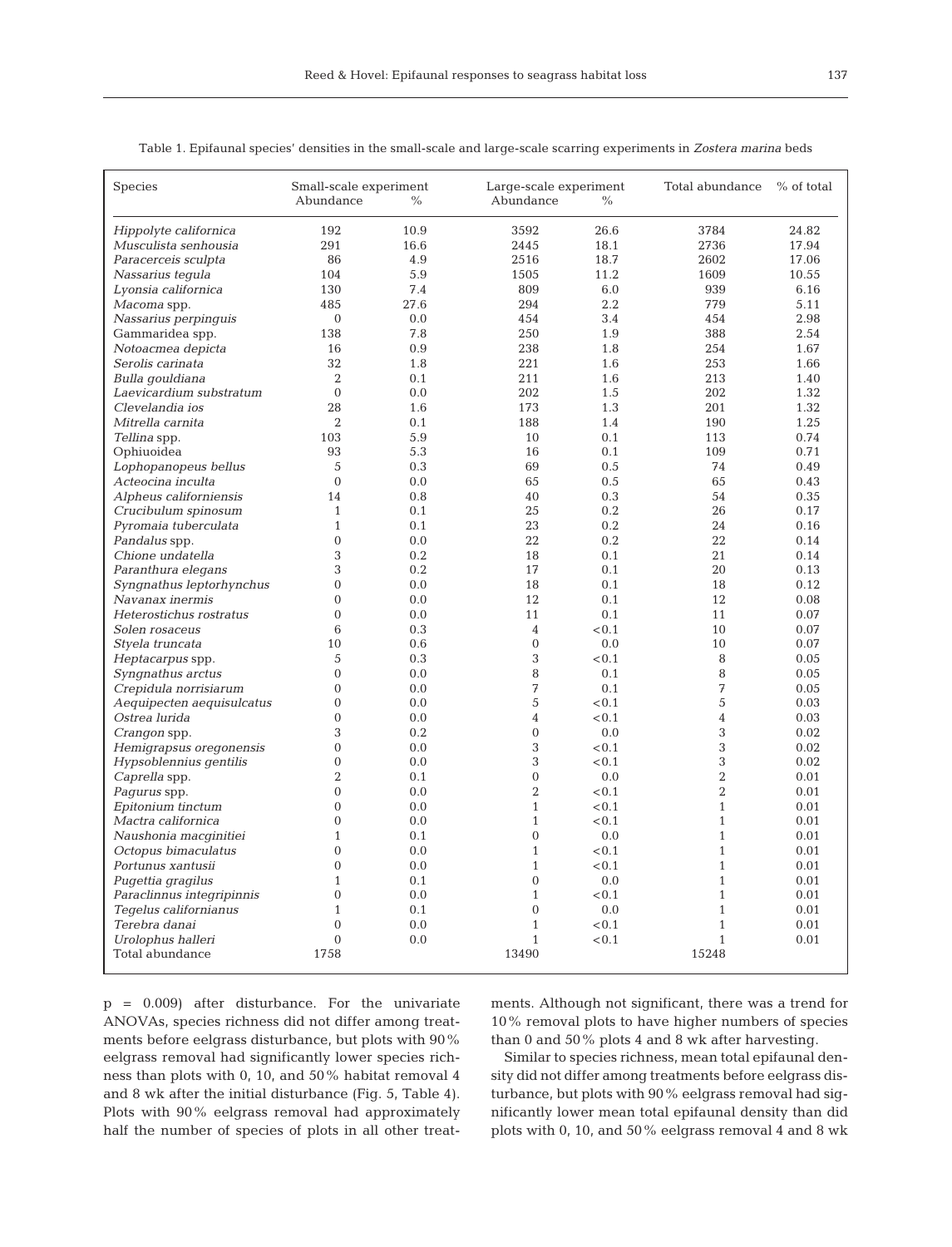| scarring experiment 3 and 8 wk after eelgrass disturbance |  |
|-----------------------------------------------------------|--|
|-----------------------------------------------------------|--|

| Variable                             | Time since disturbance |                                  |                    |       |  |
|--------------------------------------|------------------------|----------------------------------|--------------------|-------|--|
|                                      |                        | $\frac{1}{2}$ 3 wk $\frac{1}{2}$ | $\frac{1}{2}$ 8 wk |       |  |
|                                      | $r^2$                  |                                  |                    |       |  |
| Species richness                     | 0.016                  | 0.555                            | 0.005              | 0.740 |  |
| Epifaunal density                    | 0.001                  | 0.983                            | 0.021              | 0.507 |  |
| Simpson's index of diversity $(D_s)$ | 0.113                  | 0.109                            | 0.009              | 0.663 |  |

after harvesting (Fig. 5, Table 4). Plots with 90% eelgrass removal had approximately one-quarter of the total epifaunal density of plots in all other treatments. We found no significant difference in  $D_s$  among treatments before or after eelgrass harvesting (Table 4, Fig. 5).

Species composition in experimental plots shifted in response to habitat loss (Fig. 6). All treatments had sim-



Fig. 3. *Zostera marina*. Number of species, total epifaunal density, and Simpson's index of diversity  $(D<sub>s</sub>)$  vs. percent eelgrass cover 3 and 8 wk after initial disturbance in the smallscale scarring experiment

ilar epifaunal community composition before eelgrass disturbance (ANOSIM; 19 July:  $p = 0.830$ ; 26 July:  $p = 0.800$ ), but there were dramatic differences in community composition between the 90% removal plots and all other plots 4 wk  $(p = 0.013)$  and 8 wk  $(p = 0.004)$  after the initial disturbance. Furthermore, within treatment groups, 90% removal plots had lower species similarity values than other treatment levels (data not shown).

SIMPER tests revealed that 4 species chiefly contributed to dissimilarities among treatments: *Musculista senhousia*, *Nassarius tegula*, *Paracerceis sculpta*, and *Hippolyte californica,* all of which were less abundant in 90% removal plots than in the remaining plots.

# **DISCUSSION**

Previous studies have demonstrated that epifaunal survival (Irlandi et al. 1995, Irlandi 1997), density (Hovel & Lipcius 2002), and diversity (Frost et al. 1999, Healey & Hovel 2004) differ among existing seagrass landscapes that vary in habitat cover and configuration. Our study attempted to experimentally evaluate how seagrass disturbance resulting in habitat loss and fragmentation alters epifaunal density, diversity, and community composition, and to evaluate the influence of spatial scale on disturbance impacts. We found that high levels



Fig. 4. *Zostera marina*. MDS ordinations of treatment plots in the small-scale scarring experiment at (A) 3 wk and (B) 8 wk after eelgrass clearing (symbols represent percent habitat removal). Stress values for all ordinations are <0.20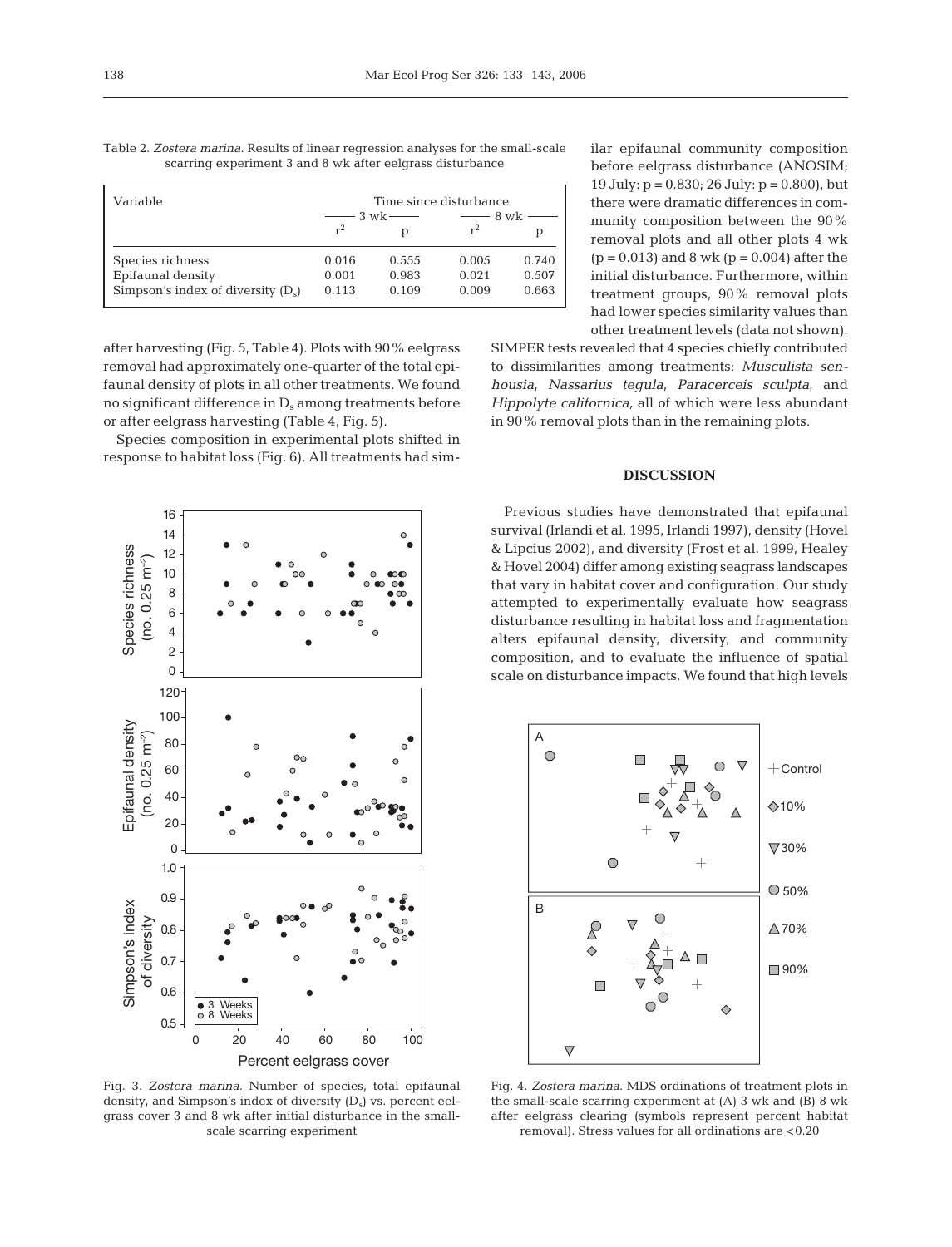| Table 3. Zostera marina. Mean $(\pm 1$ SE) percent cover in treatment plots before |  |
|------------------------------------------------------------------------------------|--|
| and after disturbance for the large-scale scarring experiment in 2004              |  |

| Treatment | Pre-disturbance |              | Post-disturbance |              |  |  |
|-----------|-----------------|--------------|------------------|--------------|--|--|
|           | 19 Jul          | 26 Jul       | 6 Sep            | 4 Oct        |  |  |
| Control   | 100(0)          | 100(0)       | 100(0)           | 96.1 (2.34)  |  |  |
| $10\%$    | 100(0)          | 100(0)       | 87.12 (0.98)     | 83.98 (3.02) |  |  |
| 50%       | 99.62 (0.39)    | 99.62 (0.39) | 51.17 (1.95)     | 56.64 (1.33) |  |  |
| $90\%$    | 99.62 (0.39)    | 99.62 (0.39) | 14.45 (2.06)     | 18.75 (1.43) |  |  |



Fig. 5. *Zostera marina*. Mean (±SE) number of species, epifaunal density, and Simpson's index of diversity  $(D_s)$  in treatment plots on pre-disturbance (Weeks 1 and 2) and postdisturbance (Weeks 8 and 12) sampling dates in the largescale scarring experiment. Dashed line represents date of experimental eelgrass scarring

of eelgrass habitat loss reduced epifaunal species richness and total epifaunal density, and altered epifaunal community composition, but only when the scale of habitat removal was relatively large. Changes to the epifaunal community were only evident when >50% of the eelgrass habitat was removed, suggesting that a threshold level of eelgrass loss exists beyond which eelgrass habitat function declines rapidly.

## **Habitat loss thresholds**

Habitat disturbance results in habitat loss and in habitat fragmentation (i.e. the breaking apart of habitat), both of which

may alter faunal communities (Fahrig 2003). At ca. 50 to 80% habitat loss, these 2 processes may synergistically act to disrupt critical pathways of habitat connectivity, resulting in dramatic reductions in habitat function and population persistence (Turner 1989, Andrén 1994, With & Crist 1995). Movement rates of tenebrionid beetles in experimental microlandscapes declined dramatically when ca. 80% of the habitat was removed (Wiens et al. 1997), and grasshopper rates of travel were sharply reduced after 65% of grassland habitat was removed (With & Crist 1995). Likewise, sharp declines in several songbird populations occurred only after ca. 80% of forest cover was lost (Villard et al. 1999).

In our large-scale eelgrass scarring experiment, plots in which 90% of the habitat was removed showed drastically reduced species richness and total epifaunal density compared to plots with 0, 10, or 50% habitat loss. In addition, these reductions in the epifaunal communities were evident up to 8 wk after harvesting. Thus, organisms may not only have been affected by the initial physical disturbance caused by habitat removal (sediment raking and shoot displacement), but also by effects of the remaining eelgrass cover and configuration on ecological processes. Similar results were found in an evaluation of the effects of trampling intensity on seagrass epifauna in Puerto Rico (Eckrich & Holmquist 2000). Although seagrass loss occurred at all trampling levels, only extremely high levels of habitat degradation caused decreases in shrimp densities. Additionally, the density of fishes and shrimp in propeller scarred seagrass beds in Florida did not decline when up to 31 and 50%, respectively, of the seagrass habitat was scarred (Bell et al. 2002).

Although more data points between 50 and 90% habitat removal would be necessary to better pinpoint a threshold level of eelgrass loss for epifauna, it appears that at the scale of our large plots, removal of up to 50% of the habitat will have little effect on epifaunal density, diversity, and community composition. With the exception of the 90% habitat removal plots, organisms in denuded sections simply may have moved into remaining vegetated sections of the microlandscape, leaving species richness and total epifaunal density unchanged. Epifaunal organisms may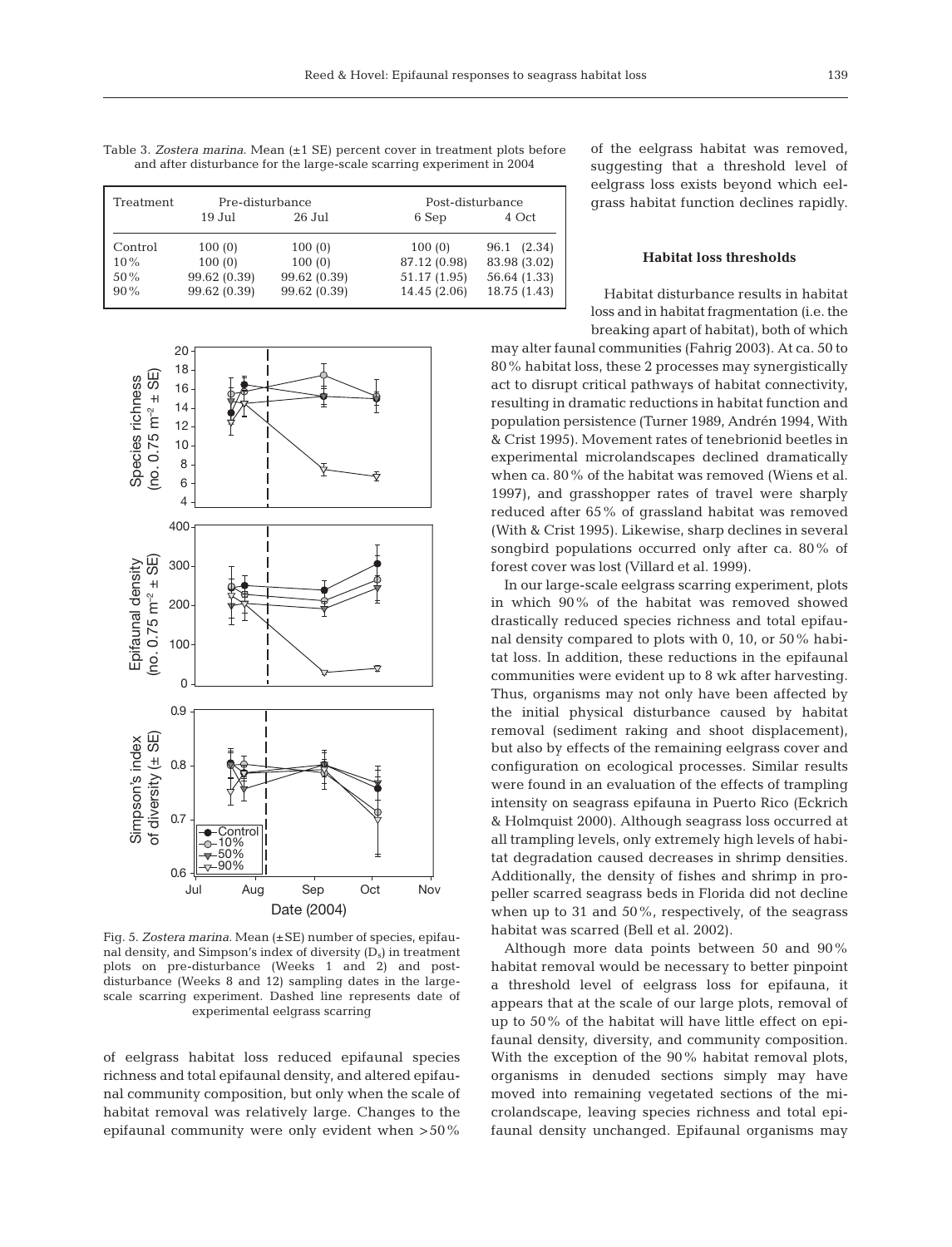| Source of variation<br>Species richness |    |        |                  | Total epifaunal density |    |                  | Simpson's index of diversity |            |    |       |       |       |
|-----------------------------------------|----|--------|------------------|-------------------------|----|------------------|------------------------------|------------|----|-------|-------|-------|
|                                         | df | MS     | $\boldsymbol{F}$ | p                       | df | MS               | F                            | p          | df | MS    | F     | p     |
|                                         |    |        |                  |                         |    |                  |                              |            |    |       |       |       |
| Pre-disturbance                         |    |        |                  |                         |    |                  |                              |            |    |       |       |       |
| 19 Jul 2004                             |    |        |                  |                         |    |                  |                              |            |    |       |       |       |
| Removal level                           | 3  | 7.062  | 0.885            | 0.476                   | 3  | 2015.500         | 0.292                        | 0.831      | 3  | 0.003 | 1.000 | 0.426 |
| Residual                                | 12 | 7.979  | 12               | 6906.500                | 12 | 0.003            |                              |            |    |       |       |       |
| 26 Jul 2004                             |    |        |                  |                         |    |                  |                              |            |    |       |       |       |
| Removal level                           | 3  | 3.896  | 0.586            | 0.636                   | 3  | 1972.300         | 0.636                        | 0.606      | 3  | 0.001 | 1.350 | 0.305 |
| Residual                                | 12 | 6.646  | 12               | 3103.500                | 12 | 0.001            |                              |            |    |       |       |       |
| Post-disturbance                        |    |        |                  |                         |    |                  |                              |            |    |       |       |       |
| 6 Sep 2004                              |    |        |                  |                         |    |                  |                              |            |    |       |       |       |
| Removal level                           | 3  | 76.750 | 20.242           | $< 0.001*$              | 3  | 35707.729 27.047 |                              | $< 0.001*$ | 3  | 0.000 | 0.100 | 0.958 |
| Residual                                | 12 | 3.792  | 12               | 1320.187                | 12 | 0.002            |                              |            |    |       |       |       |
| 4 Oct 2004                              |    |        |                  |                         |    |                  |                              |            |    |       |       |       |
| Removal level                           | 3  | 69.500 | 16.194           | $< 0.001*$              | 3  | 56607.500        | 8.105                        | $0.003*$   | 3  | 0.004 | 0.355 | 0.787 |
| Residual                                | 12 | 4.292  | 12               | 6984.042                | 12 | 0.012            |                              |            |    |       |       |       |

Table 4. *Zostera marina*. Results of 1-way ANOVAs for epifaunal response variables on pre- and post-disturbance sampling dates for the large-scale scarring experiment. \*Significant at  $p < 0.05$ 



Fig. 6. *Zostera marina*. MDS ordinations of Bray-Curtis similarity values for treatment plots on pre-disturbance (19 and 26 July 2004) and post-disturbance (6 September and 4 October 2004) sampling dates in large-scale scarring experiment (symbols represent habitat removal). Stress values for all ordinations are <0.20

also have utilized unvegetated sediment within plots to forage or simply to move among vegetated patches. This was the case, for example, for red-backed voles *Clethrionomys gapperi* which did not avoid clear-cut areas of forest if the overall landscape was still dominated by forest habitat (Hayward et al. 1999). Similarly, and in contrast to predictions of theoretical models, movement behavior of large crickets was not influenced by habitat loss in experimental microlandscapes, because crickets easily moved over unvegetated areas (With et al. 1999).

In contrast to our large-scale plots, we found no effect of eelgrass disturbance on epifauna in our smallscale scarring experiment. Epifaunal responses to habitat loss may have been dampened because our experimental plots were embedded within an extensive eelgrass meadow. Wiens (1976) suggests that organismal responses to habitat patchiness will depend on the scale (areal extent and resolution) at which they perceive their surroundings. In our small-scale scarring experiment, plots with 90% habitat loss were dominated by unvegetated sediment, but epifaunal organisms may have perceived these bare areas as small perforations in a continuous eelgrass habitat rather than as an unsuitable matrix habitat.

Surprisingly,  $D_s$  did not decrease with increasing habitat loss in either experiment. This is probably due to high loss rates of dominant species such as *Musculista senhousia* (Asian mussels), *Paracerceis sculpta* (isopod), and *Hippolyte californica* (grass shrimp). Thus, although species richness declined, large effects of habitat loss on dominant species caused community evenness to increase. Uhrin & Holmquist (2003) documented similar reductions in species dominance coupled with lower species numbers and abundances within eelgrass areas scarred by boat propellers. SIMPER results illustrate that declines in these species' abundances within 90% habitat removal plots caused noticeable shifts in species composition and a high dissimilarity among replicate plots. For example, after seagrass disturbance the gastropod *Nassarius tegula* heavily recolonized one plot, but was rare or absent in the other 90% habitat removal plots. Our results are consistent with those of past studies that have shown increased variability among samples in highly impacted sites (Warwick & Clarke 1993), and suggest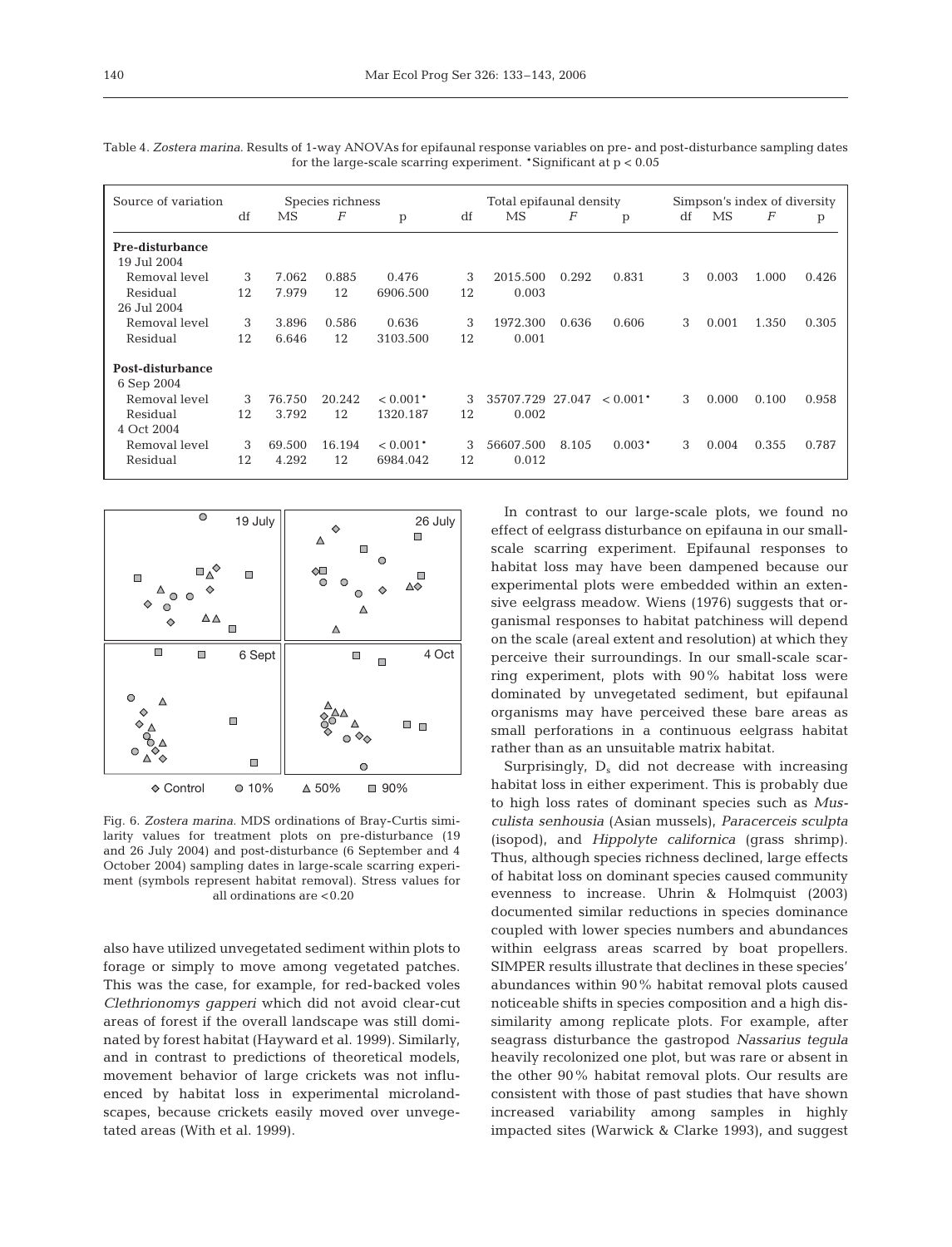that once many individuals of the dominant species are lost, it is difficult to predict which taxa will colonize plots. Researchers should be cautious of using diversity indices as the sole benchmark for assessing the biological impact of habitat disturbance and degradation.

Some caution should be exercised in extrapolating these findings to other spatial scales, locations, and seagrass communities. First, our experiments were performed at relatively small scales at 2 locations in San Diego Bay over a relatively short time period. More studies are needed in a variety of locations and at a variety of scales to better determine how epifaunal communities respond to habitat disturbance in seagrass. Second, we quantified short-term responses of epifauna to eelgrass removal, and it is likely that in heavily scarred areas epifaunal density and diversity would return to pre-disturbance levels once eelgrass regrowth was complete.

# **Effects of seagrass loss and fragmentation on epifauna**

The effects of seagrass habitat loss and fragmentation on faunal abundance, survival and diversity appear to be inconsistent among taxa, regions, and through time (reviewed by Bell et al. 2001). For instance, juvenile blue crab *Callinectes sapidus* survival was inversely correlated with eelgrass patch size in late spring, but not in late summer (Hovel & Lipcius 2001). Additionally, components of seagrass landscape structure dictating juvenile crab survival differed between North Carolina and California seagrass beds (Hovel 2003). Inconsistencies in the effects of seagrass habitat loss and fragmentation on fauna may largely be due to confounding of landscape structure with hydrodynamic regime, patch age, and seagrass structural complexity (e.g. shoot density, length, or biomass), which may strongly influence faunal abundance, survival, and community composition (Fonseca & Kenworthy 1987, Orth 1992). In North Carolina seagrass beds, seasonal epifaunal densities were primarily correlated with seagrass shoot biomass and hydrodynamic regime rather than with seagrass landscape structure (Hovel et al. 2002). Survival of the infaunal bivalve *Mercenaria mercenaria* increased with increasing seagrass landscape cover, but when seagrass shoot density and belowground biomass were standardized between patch sizes using artificial seagrass, survival did not differ between 2 and  $16 \text{ m}^2$  plots (Irlandi 1997).

By experimentally disturbing plots within a continuous seagrass landscape, we removed confounding factors such as seagrass landscape structure, structural complexity, hydrodynamic regime, and time since habitat removal. This technique also allowed us to evaluate the effect of the initial disturbance on the epifaunal community. However, the labor-intensive nature of removing seagrass habitat from plots limited the scale and number of habitat removal treatments we were able to use. We suggest that, whenever possible, future studies on effects of seagrass habitat fragmentation and loss combine large-scale experiments that span landscapes or existing patches, with smaller-scale experiments incorporating controlled disturbances that standardize potentially confounding factors.

#### **Conservation implications**

In addition to serving as a model system for landscape ecology studies, understanding the impact of seagrass disturbance on epifaunal species is imperative for resource managers and policy makers. Seagrass beds are primarily found in shallow bays and estuaries, making them especially susceptible to human activities. Physical disturbance to seagrass beds can have both direct and indirect impacts on the plant and its associated community. Damage from vessels and other sources can directly decrease seagrass shoot and rhizome densities. Although dependent on the type and intensity of disturbance, seagrass species may require 1 to 5 yr to recover from these physical disturbances (Zieman 1976, Rasheed 1999). Longerterm, indirect impacts from physical damage may include decreases in primary and secondary biological production, destabilization of sediments, and reductions in water clarity (Fonseca et al. 1998).

In southern California, federal policy requires mitigation for seagrass habitat loss caused by construction and other activities that disturb seagrass habitats (National Marine Fisheries Service 1991). Seagrass shoot transplantation is the most common form of mitigation conducted when damage to seagrass habitat occurs. However, some projects may be exempt from this requirement, if  $<$ 10 m<sup>2</sup> of eelgrass are disturbed. In addition, impacts such as propeller scarring and anchor damage are not explicitly regulated under the policy. Our results suggest that intense, localized habitat loss drastically decreases epifaunal species richness and abundance. Resource managers should be cautious of allowing activities which may cumulatively cause seagrass disturbances analogous to our largescale, 90% habitat removal plots.

*Acknowledgements.* This study was funded by a grant to K.A.H. from the Unified Port of San Diego and to B.J.R. from the PADI Project Aware Foundation. We thank J. Franklin, C. D. Lin, and 4 anonymous reviewers for helpful comments on the manuscript. We are especially grateful to L. Sirota, D. Healey, T. Mai, R. Kushner, and D. Lipski for field assistance.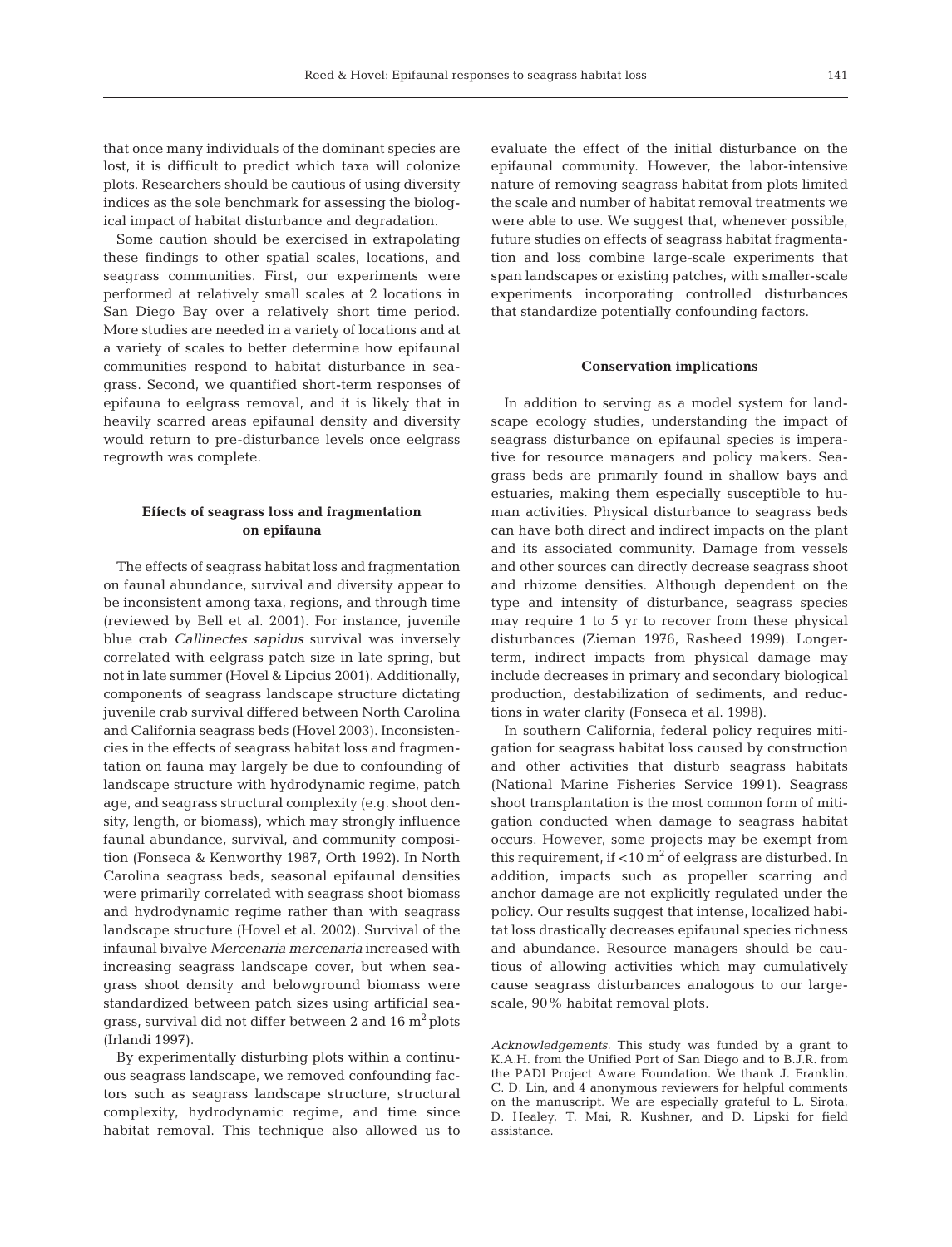### LITERATURE CITED

- Allen LG, Findlay AM, Phalen CM (2002) Structure and standing stock of the fish assemblages of San Diego Bay, California from 1994 to 1999. Bull South Calif Acad Sci 101:49–85
- Andrén H (1994) Effects of habitat fragmentation on birds and mammals in landscapes with different proportions of suitable habitat: a review. Oikos 71:355–366
- Bell SS, Brooks RA, Robbins BD, Fonseca MS, Hall MO (2001) Faunal response to fragmentation in seagrass habitats: implications for seagrass conservation. Biol Conserv 100: 115–123
- Bell SS, Hall MO, Soffian S, Madley K (2002) Assessing the impact of boat propeller scars on fish and shrimp utilizing seagrass beds. Ecol Appl 12:206–217
- Bologna PAX, Heck KL (1999) Differential predation and growth rates of bay scallops within a seagrass habitat. J Exp Mar Biol Ecol 239:299–314
- Clarke K (1993) Non-parametric multivariate analysis of changes in community structure. Aust J Ecol 18:117–143
- Clarke K, Warwick RM (1994) Change in marine communities: an approach to statistical analysis and interpretation. Natural Environment Research Council, Swindon
- Creed JC, Amado Filho GM (1999) Disturbance and recovery of the macroflora of a seagrass (*Halodule wrightii*) meadow in the Abrolhos Marine National Park, Brazil: an experimental evaluation of anchor damage. J Exp Mar Biol Ecol 235:285–306
- Diffendorfer JE, Gaines MS, Holt RD (1995) Habitat fragmentation and movements of three small mammals (*Sigmodon, Microtus,* and *Peromyscus*). Ecology 76: 827–839
- Eckrich CE, Holmquist JG (2000) Trampling in a seagrass assemblage: direct effects, response of associated fauna, and the role of substrate characteristics. Mar Ecol Prog Ser 201:199–209
- Fahrig L (1997) Relative effects of habitat loss and fragmentation on population extinction. J Wildl Manag 61:603–610
- Fahrig L (2003) Effects of habitat fragmentation on biodiversity. Annu Rev Ecol Syst 34:487–515
- Fonseca MS, Kenworthy WJ (1987) Effects of current on photosynthesis and distribution of seagrasses. Aquat Bot 27:59–78
- Fonseca MS, Kenworthy WJ, Thayer GW (1998) Guidelines for the conservation and restoration of seagrasses in the United States and adjacent waters. NOAA's Coastal Ocean Program, Silver Springs, MD
- Frost MT, Rowden AA, Attrill MJ (1999) Effect of habitat fragmentation on the macroinvertebrate infaunal communities associated with the seagrass *Zostera marina* L. Aquat Conserv Mar Freshw Ecosyst 9:255–263
- Hayward GD, Henry AH, Ruggiero LF (1999) Response of red-backed voles to recent patch cutting in subalpine forest. Conserv Biol 13:168–176
- Healey D, Hovel KA (2004) Seagrass bed patchiness: effects on epifaunal communities in San Diego Bay, USA. J Exp Mar Biol Ecol 313:155–174
- Hemminga MA, Duarte CM (2000) Seagrass ecology. Cambridge University Press, Cambridge
- Hovel KA (2003) Habitat fragmentation in marine landscapes: relative effects of habitat cover and configuration on juvenile crab survival in California and North Carolina seagrass beds. Biol Conserv 110:401–412
- Hovel KA, Lipcius RN (2001) Habitat fragmentation in a seagrass landscape: patch size and complexity control blue crab survival. Ecology 82:1814–1829
- Hovel KA, Lipcius RN (2002) Effects of seagrass habitat fragmentation on juvenile blue crab survival and abundance. J Exp Mar Biol Ecol 271:75–98
- Hovel KA, Fonseca MS, Myer DL, Kenworthy WJ, Whitfield PE (2002) Effects of seagrass landscape structure, structural complexity and hydrodynamic regime on macrofaunal densities in North Carolina seagrass beds. Mar Ecol Prog Ser 243:11–24
- Hurlbert SH (1971) The nonconcept of species diversity: a critique and alternate parameters. Ecology 52:577–586
- Hurlbert SH (1984) Pseudoreplication and the design of ecological field experiments. Ecol Monogr 54:187–211
- Irlandi EA (1994) Large- and small-scale effects of habitat structure on rates of predation: how percent coverage of seagrass affects rates of predation and siphon nipping on an infaunal bivalve. Oecologia 98:176–183
- Irlandi EA (1996) The effects of seagrass patch size and energy regime on growth of a suspension-feeding bivalve. J Mar Res 54:161–185
- Irlandi EA (1997) Seagrass patch size and survivorship of an infaunal bivalve. Oikos 78:511–518
- Irlandi EA, Ambrose WGL, Orlando BA (1995) Landscape ecology and the marine environment: how spatial configuration of seagrass habitat influences growth and survival of the bay scallop. Oikos 72:307–313
- Irlandi EA, Orlando BA, Ambrose WG Jr (1999) Influence of seagrass habitat patch size on growth and survival of juvenile bay scallops, *Argopectin irradians concentritus* (Say). J Exp Mar Biol Ecol 235:21–43
- Laurance WF, Ferriera LV, Rankin-de Merona JM, Laurance SG (1998) Rain forest fragmentation and the dynamics of Amazonian tree communities. Ecology 79:2032–2040
- McGarigal K, Cushman SA (2002) Comparative evaluation of experimental approaches to the study of habitat fragmentation effects. Ecol Appl 12:335–345
- National Marine Fisheries Service (1991) Southern California eelgrass mitigation policy. National Marine Fisheries Service, Long Beach, CA
- Orth RJ (1992) A perspective on plant–animal interactions in seagrasses: physical and biological determinants influencing plant and animal abundance. In: John DM, Hawkins SJ, Price JH (eds) Plant–animal interactions in the marine benthos. Systematics Assoc Spec Vol 46, Clarendon Press, Oxford, p 147–164
- Orth RJ, Heck KL Jr, van Montfrans J (1984) Faunal communities in seagrass beds: a review of the influence of plant structure and prey characteristics on predator–prey relationships. Estuaries 7:339–350
- Parker M, MacNally R (2002) Habitat loss and the habitat fragmentation threshold: an experimental evaluation of impacts on richness and total abundances using grassland invertebrates. Biol Conserv 105:217–229
- Peterson C (1986) Enhancement of *Mercenaria mercenaria* densities in seagrass beds: is pattern fixed during settlement season or altered by subsequent differential survival? Limnol Oceanogr 31:200–205
- Pile A, Lipcius RN, van Montfrans J, Orth RJ (1996) Densitydependent settle–recruit–juvenile relationships in blue crabs. Ecol Monogr 66:277–300
- Rasheed MA (1999) Recovery of experimentally created gaps within tropical *Zostera capricorni* seagrass meadow, Queensland, Australia. J Exp Mar Biol Ecol 235:183–200
- Reusch TBH, Williams SL (1999) Macrophyte canopy structure and the success of an invasive marine bivalve. Oikos 84:398–416
- Sargent F, Leary D, Crewz D, Kreuer C (1995) Scarring of Florida's seagrasses: assessment and management options.